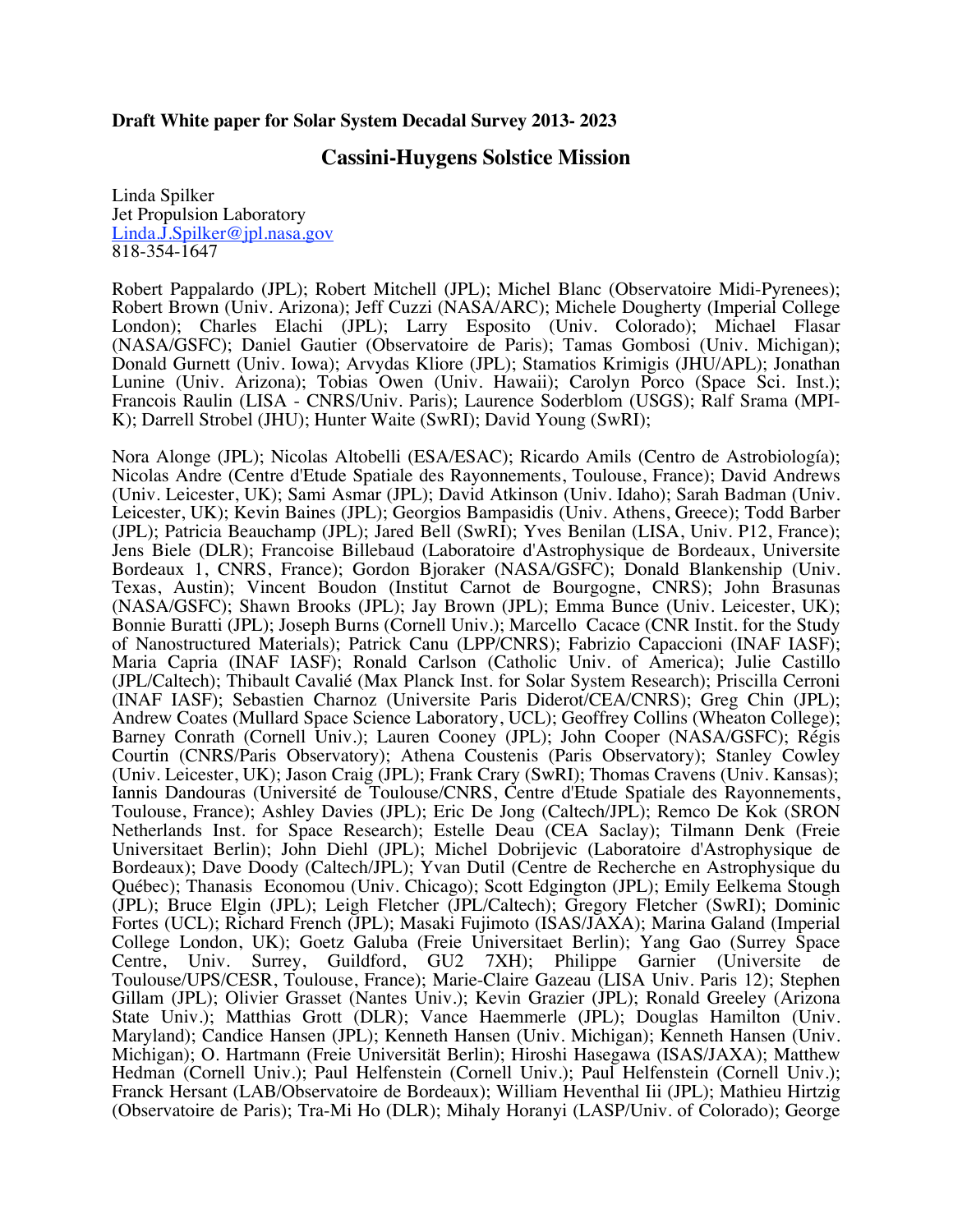Hospodarsky (Univ. Iowa); Carly Howett (SwRI); Ricardo Huesp (Universidad del País Vasco, Spain); Hauke Hussmann (DLR/Inst. Planetary Research, Berlin); Andrew Ingersoll (Caltech); Wing-Huen Ip (Inst. Astronomy and Space Science); Patrick Irwin (Univ. Oxford); Caitriona Jackman (Imperial College London); Robert Jacobson (JPL); Michael Janssen (JPL); Ralf Jaumann (DLR/Inst. Planetary Research); Ralf Jaumann (DLR/Inst. Planetary Research); Shahram Javidnia (JPL); Robert Johnson (Univ. Virginia); Antoine Jolly (LISA/Université Paris 12); Kathleen Kelleher (JPL); Stephanie Kellett (Univ. Leicester, UK); Jennifer Kesterson (JPL); Randolph Kirk (USGS); Martin Knapmeyer (DLR); Wlodek Kofman (LPG/CNRS-UJF); Peter Kollmann (MPS); William Kurth (Univ. Iowa); Damon Landau (JPL); Caroline Lange (DLR); Luisa Lara (IAA-CSIC); Lucille Le Corre (Laboratoire de Planétologie et Géodynamique de Nantes); Alice Le Gall (JPL); Stephane Le Mouelic (CNRS/Univ. Nantes); Sebastien Lebonnois (LMD/Univ. Paris 6/CNRS); Alain Lecacheux (Observatoire de Paris); Stephen Ledvina (Space Sciences Lab, UC Berkeley); Rosaly Lopes (JPL); Ralph Lorenz (JHU/APL); Valeria Mangano (IFSI-INAF, Roma Italy); Thomas Mccord (The Bear Fight Center); Melissa Mcgrath (NASA/MSFC); Sarah Milkovich (JPL); Donald Mitchell (JHU/APL); Giuseppe Mitri (JPL/Caltech); Ronan Modolo (University of Versailles, LATMOS-IPSL, France); Henley Morgan (JPL); Ryuji Morishima (JPL); Andrew Morse (Open Univ.); Olivier Mousis (Institut Utinam/Observatoire de Besançon); Alessandro Mura (IFSI/INAF); Carl Murray (Queen Mary Univ., London); Takuma Nakamura (ISAS/JAXA); Judith Nelson (JPL); Fritz Neubauer (Univ. Cologne); Gerhard Neukum ( Inst. Geological Sciences, Free Univ. Berlin, Germany); Jonathan Nichols (Univ. Leicester, UK); Philip Nicholson (Cornell Univ.); Conor Nixon (Univ. Maryland); Delphine Nna-Mvondo (Centro de Astrobiología, CSIC-INTA); Guillermo Ortega (ESA); Glenn Orton (JPL); Philippe Paillou (Univ. Bordeaux); Chris Paranicas (JHU/APL); Manish Patel (Open Univ.); Edward Patrick (SwRI); Christina Plainaki (INAF - IFSI); Sergei Pogrebenko (Joint Inst. for VLBI in Europe, Dwingeloo, The Netherlands); Frank Postberg (MPI for Nuclear Physics, Heidelberg, Germany); Olga Prieto-Ballesteros (Centro de Astrobiologia-INTA-CSIC); Louise Prockter (JHU/APL); Gabrielle Provan (Univ. Leicester, UK); Nicole Rappaport (JPL); Trina Ray (JPL); Gustavo Razo (JPL); Kim Reh (JPL/Caltech); Miriam Rengel (Max-Planck-Institute für Sonnensystemforschung); Lutz Richter (DLR Inst. Space Systems); Sebastien Rodriguez (AIM/UMR 7158, CNRS, CEA/Irfu, Universite Paris 7); John Rohr (JPL); Heike Rosenberg (FU Berlin, Inst. Planetary Sciences and Remote Sensing); Elias Roussos (Max Planck Institute fuer Sonnensystemforschung); Christopher Russell (UCLA); Abigail Rymer (JHU/APL); Agustin Sanchez-Lavega (Universidad Pais Vasco); Emmanuel Sarris (Democritus U. of Thrace, Space Research Lab); Jean-Andre Sauvaud (CESR-UPS/CNRS); Nico Schmedemann (Dept. Earth Sciences, Planetary Sciences and Remote Sensing, Berlin, Germany ); Nicholas Schneider (LASP, Univ. Colorado); Steven Schroeder (JPL); Dirk Schulze-Makuch (Washington State Univ.); Nick Sergis (Office of Space Research, Academy of Athens); Gabriella Shaheen (JPL); Adam Showman (Univ. Arizona); Edward Sittler (NASA/GSFC); John Smith (JPL); Jason Soderblom (Univ. Arizona); Frank Sohl (DLR Inst. Planetary Research); Christophe Sotin (JPL/Caltech); Thomas Spilker (JPL); Apostolos Spyros (Univ. Crete); Tom Stallard (Univ. Leicester, UK); Daphne Stam (SRON Netherlands Inst. for Space Research); Katrin Stephan (Inst. of Planetary Research); Nathan Strange (JPL/Caltech); Karoly Szego (KFKI Res. Inst. for Particle and Nuclear Phys.); Cyril Szopa (Univ. Pierre & Maris Curie, Paris 6); Dean Talboys (Univ. Leicester, UK); Kentaro Tanaka (JAXA); Matthew Tiscareno (Cornell Univ.); Gabriel Tobie (Univ. Nantes); Paolo Tortora (Universita' di Bologna); Federico Tosi (INAF-IFSI, Rome); Dominique Toublanc (Universite Toulouse); Stephan Ulamec (DLR); Tim Van Hoolst (Royal Observatory of Belgium ); Steve Vance (JPL/Caltech); Chandini Veeramachaneni (JPL); Sergio Vetrella (Univ. Naples); Joseph Veverka (Cornell Univ.); Sandrine Vinatier (NASA/GSFC); Véronique Vuitton (CNRS, France); Jack Waite (SwRI); Steve Wall (JPL); John Weiss (CICLOPS and Carleton College); Randii Wessen (JPL); Powtawche Williams (JPL); Gareth Williams (Queen Mary, Univ. London); Eric Wilson (JPL); Charles Wood (Planetary Sci. Inst.); Roger Yelle (Univ. Arizona); Roger Yelle (Univ. Arizona); Philippe Zarka (CNRS/Observatoire de Paris); John Zarnecki (Open Univ., UK); Torsten Zorn (JPL)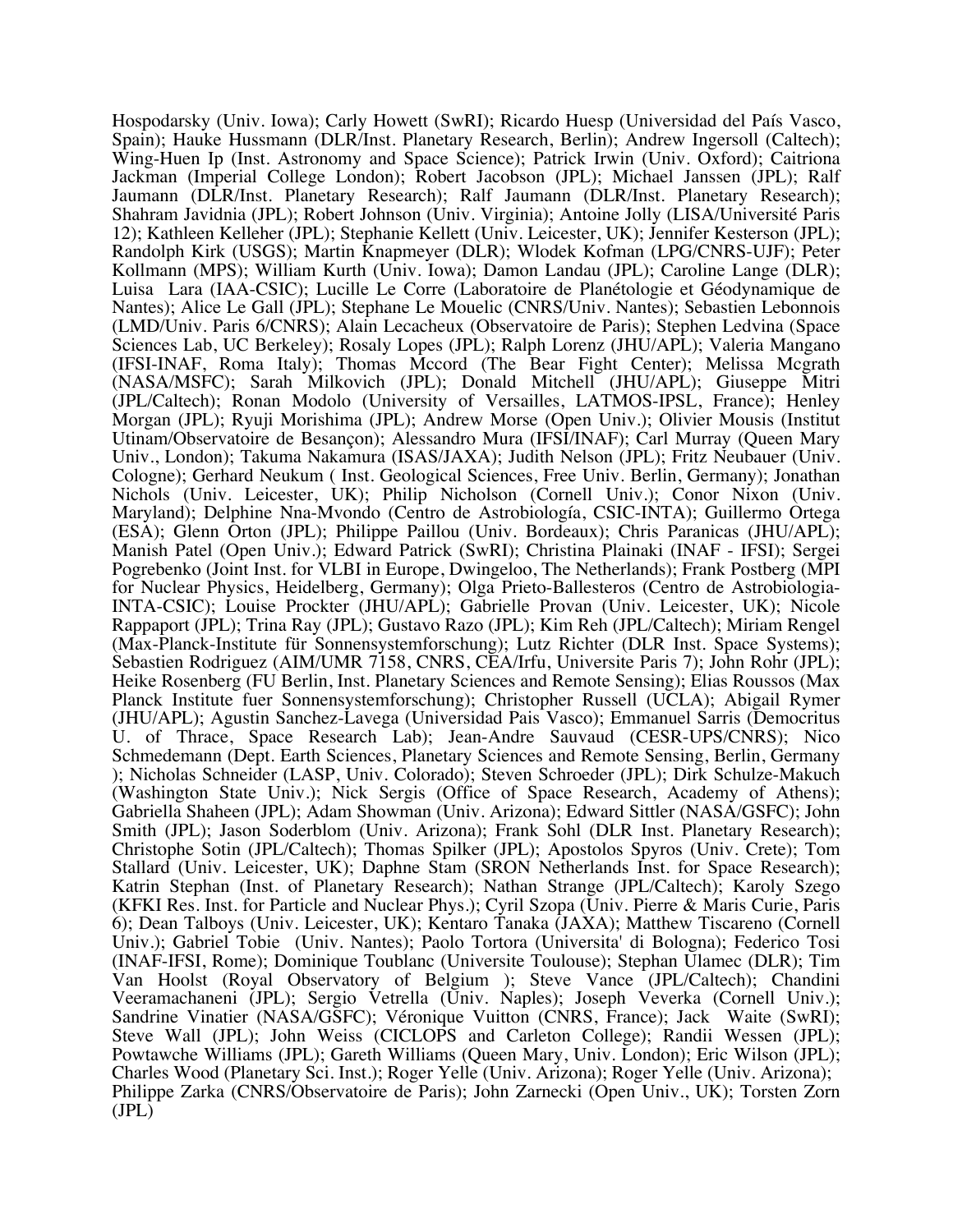#### **I. Executive Summary**

 Our understanding of the Saturn system has been greatly enhanced by the Cassini-Huygens mission. Fundamental discoveries have altered our views of Saturn, Titan and the icy moons, the rings, and magnetosphere of the system. The proposed 7-year Cassini Solstice Mission would address new questions that have arisen during the Cassini Prime and Equinox Missions, and observe seasonal and temporal change in the Saturn system to prepare for future missions. The proposed Solstice Mission would provide new science in three ways: first, by observing

seasonally and temporally dependent processes on Saturn, Titan and other icy satellites, and within the rings and magnetosphere, in a hitherto unobserved seasonal phase from equinox to solstice; second, by addressing new questions that have arisen during the mission thus far, for example providing qualitatively new measurements of Enceladus and Titan which could not be accommodated in the earlier mission phases; and third, by conducting a close-in mission at Saturn that would provide a unique comparison to the Juno observations at Jupiter. In addition, we plan to study the evolution of activity on Enceladus and continue searching for activity on Titan and other icy satellites. These types of observations, absent Cassini, could not be fulfilled for decades to come. For all these reasons, we urge the Decadal Committee to be highly supportive of the proposed Cassini Solstice Mission (CSM).

#### **II. Proposed Cassini Solstice Mission Overview**

 Cassini has been in orbit around Saturn for over 5 years, returning a wealth of scientific data on Titan, Enceladus, and the other icy satellites, Saturn, the rings, and the magnetosphere. This flagship mission is a cooperative undertaking by NASA, ESA, and the Italian space agency (Agenzia Spaziale Italiana (ASI)) with NASA supplying the Saturn Orbiter, ESA supplying the Huygens Titan Probe, and ASI providing hardware systems for the Orbiter as well as instruments for both the Orbiter and Probe. The primary and ongoing goal of Cassini-Huygens is to conduct an in-depth exploration of the Saturnian system.

 Cassini arrived at Saturn in July 2004, roughly two years after the northern winter solstice and it has been in orbit around Saturn through spring equinox (August 2009), to date completing its 4-year Prime Mission and about half of its 2.25-year Equinox Mission. The Cassini Project recently completed tour planning for an additional 7-year phase informally called the Cassini Solstice Mission (CSM) that would, if approved by NASA, extend the mission lifetime through Saturn's northern summer solstice. This extension would permit observations of seasonal change across nearly half a Saturnian year.

Key scientific objectives for the CSM include:

- **Titan:** Seasonal and temporal change, and emphasis on: surface lakes and other materials; internal structure; aerosols and heavy molecules; upper atmospheric density; surface topography; surface temperature and clouds; winds.
- **Icy Satellites:** Potential temporal variability of Enceladus activity, and emphasis on: Enceladus ocean and interior structure; Dione activity; Rhea rings; Tethys magnetospheric interactions; Rhea differentiation state.
- **Rings:** Opening angle and temporal variability, and emphasis on: ring age and mass; clearing gaps; compositional variations; microstructure; propeller structures, in situ D ring.
- **Saturn:** Seasonal change, and emphasis on: rotation rate; polar storms; trace gases; lightning; ionosphere; internal structure.
- **Magnetosphere:** Seasonal and solar cycle effects, and emphasis on: magnetotail dynamics; inner radiation belts; magnetospheric periodicities; coupling to Saturn's ionosphere and rings.

 To achieve the CSM goals and objectives, the proposed Cassini Solstice Mission includes an additional 160 Saturn orbits with 56 targeted Titan flybys, 12 close Enceladus flybys and additional close flybys of Rhea (2) and Dione (3), as well as numerous non-targeted flybys of these targets and several radio, solar and stellar occultations by Saturn, Titan and the rings.

#### **III. Titan**

 Titan is the only object in the solar system other than Earth that sustains an active hydrological cycle with surface liquids, meteorology, and climate change. The active working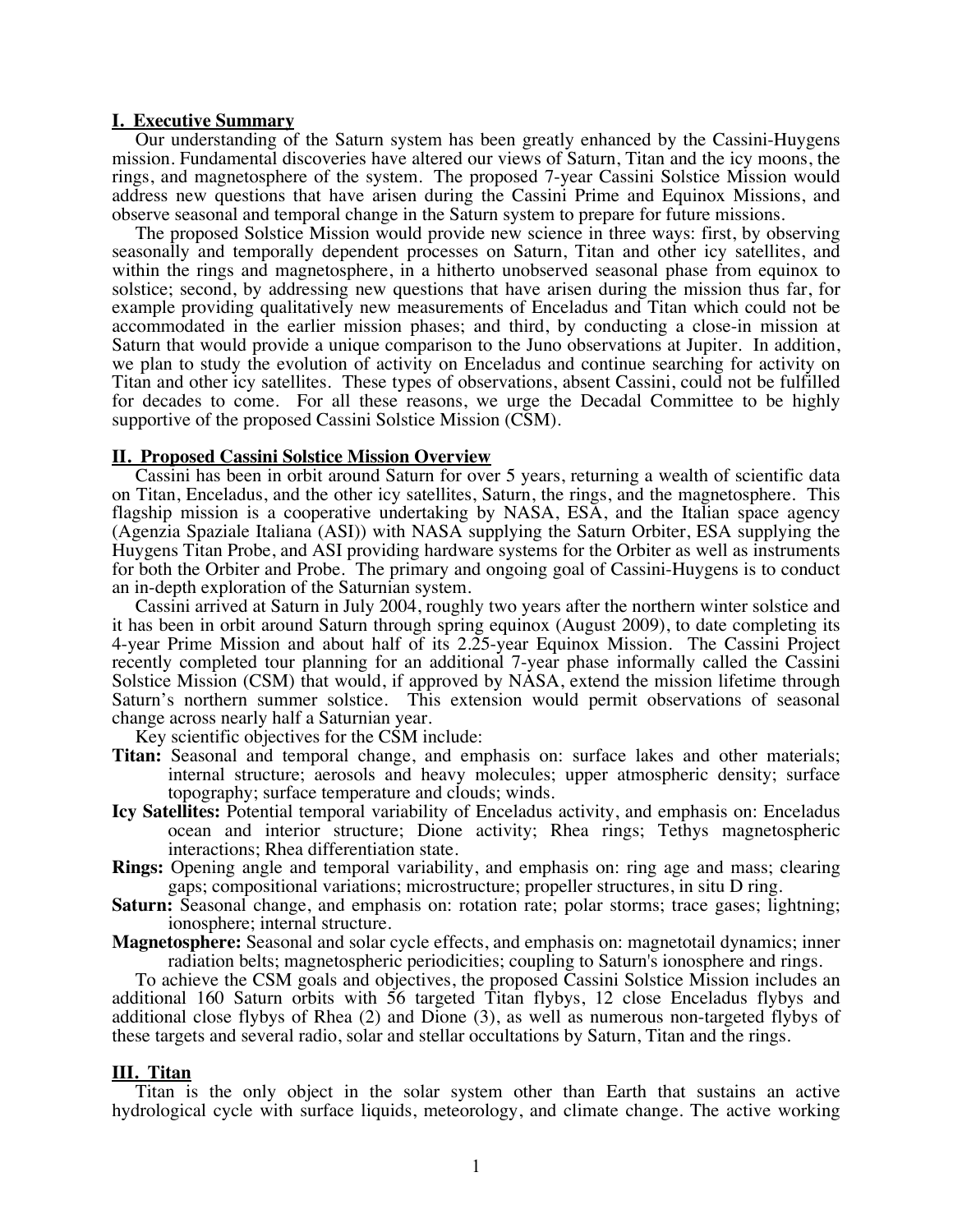fluid of Titan's hydrologic cycle is methane on seasonal (decadal) timescales and ethane on Croll-Milankovitch (millennial) timescales (Lunine and Atreya, 2008).

 The Cassini-Huygens mission has revealed the essential details of the methane hydrologiclike cycle that we understand today, and which we continue to elaborate upon with the discoveries of the Cassini Equinox Mission. The cycle is active but different from that of Earth because Titan lacks a surface methane ocean. It possesses, however, methane-ethane lakes and seas (two of which are larger in absolute size than the North American Great Lakes), fluvial erosion, rounded pebbles and liquid methane in the soil at the Huygens site, and equatorial dunes shaped by winds and formed of organic particles derived from methane (Lunine and Lorenz, 2009). Titan's seasons are longer by a factor of seven than Earth's, but the axial tilt is similar to that of our home world.

 *These lakes are signposts of climate change on Titan*. Titan's pole precesses over tens of thousands of years, which—coupled with the eccentric orbit of Saturn around the Sun—leads to an asymmetry in the seasons that at present biases methane lakes toward the north, where we see them in abundance. The effect is somewhat akin to the famous Croll-Milankovitch cycles on Earth and is modulated by, and reverses with, dynamical variations in Saturn's orbital and spin state. The resulting cycling of methane and ethane between Titan's poles—with a period of tens of thousands of years—leads to active surface modification in the polar latitudes, but with two interacting fluids, ethane and methane, rather than one as on Earth.

 To test these ideas requires Cassini observations on timescales that comprise almost half a Titan year. The prime and equinox missions allowed Sun-illuminated observations of the south polar region from early southern summer through autumnal equinox. At the present time, then, the north polar region is just coming into the first day of spring and hence becoming illuminated. As on Earth, the southern and northern polar regions are completely different. On Titan hundreds of lakes, observed in the dark by Cassini radar, occupy a significant fraction of the northern polar reaches, three of which are large enough to be designated "seas" by the IAU. A large number of depressions that appear to be empty of liquid are also seen in the north. In the south, only one medium sized lake, 250 km long, has been observed, along with a few smaller depressions, which appeared to fill after a convective rain event in the early summer.

 The onset of solar illumination in the north has three consequences. (1) It would be possible to take spectra of the northern lakes with the Visual and Infrared Mapping Spectrometer (VIMS) to test for the presence of ethane (and potentially methane) in the lakes—current inference of liquid in the vast northern lakes and seas is from radar properties. (2) The potentially vastly larger amounts of liquid in the northern lakes/seas compared to the south should lead to dramatic meteorological consequences as spring progresses to the early-2017 summer solstice. (3). Relative temporal behaviors of the small versus large lakes as the Sun climbs higher in the northern sky over the next seven years would allow quantitative testing of the hypothesis that the lakes are connected to an underground methane "aquifer" system.

 In Titan's stratosphere, a predicted change in global circulation could be observed during CSM. The current south-to-north single cell should evolve through a transient, symmetric twocell equator-to-poles circulation sometime after the 2009 equinox, towards a single cell north-tosouth circulation before the northern summer solstice. During this period, the current northern polar vortex containing enriched trace gases and aerosols should disappear, and reform in the south. Insights gained by studies of Titan's seasons would have implications for our understanding of the Earth's climate.

 The proposed Cassini Solstice Mission provides a unique opportunity to study the seasonal progression of atmospheric and surface phenomena in the volatile-rich northern reaches of the solar system's second active liquid/hydrological system.

## **IV. Icy Satellites: Enceladus and Other Mid-Sized Satellites**

 The Cassini Prime and Extended Missions have taught us much about the mid-sized satellites of Saturn, and much remains to be learned. New discoveries require follow-up, and dynamic phenomena need to be explored further by extending the timebase of observations.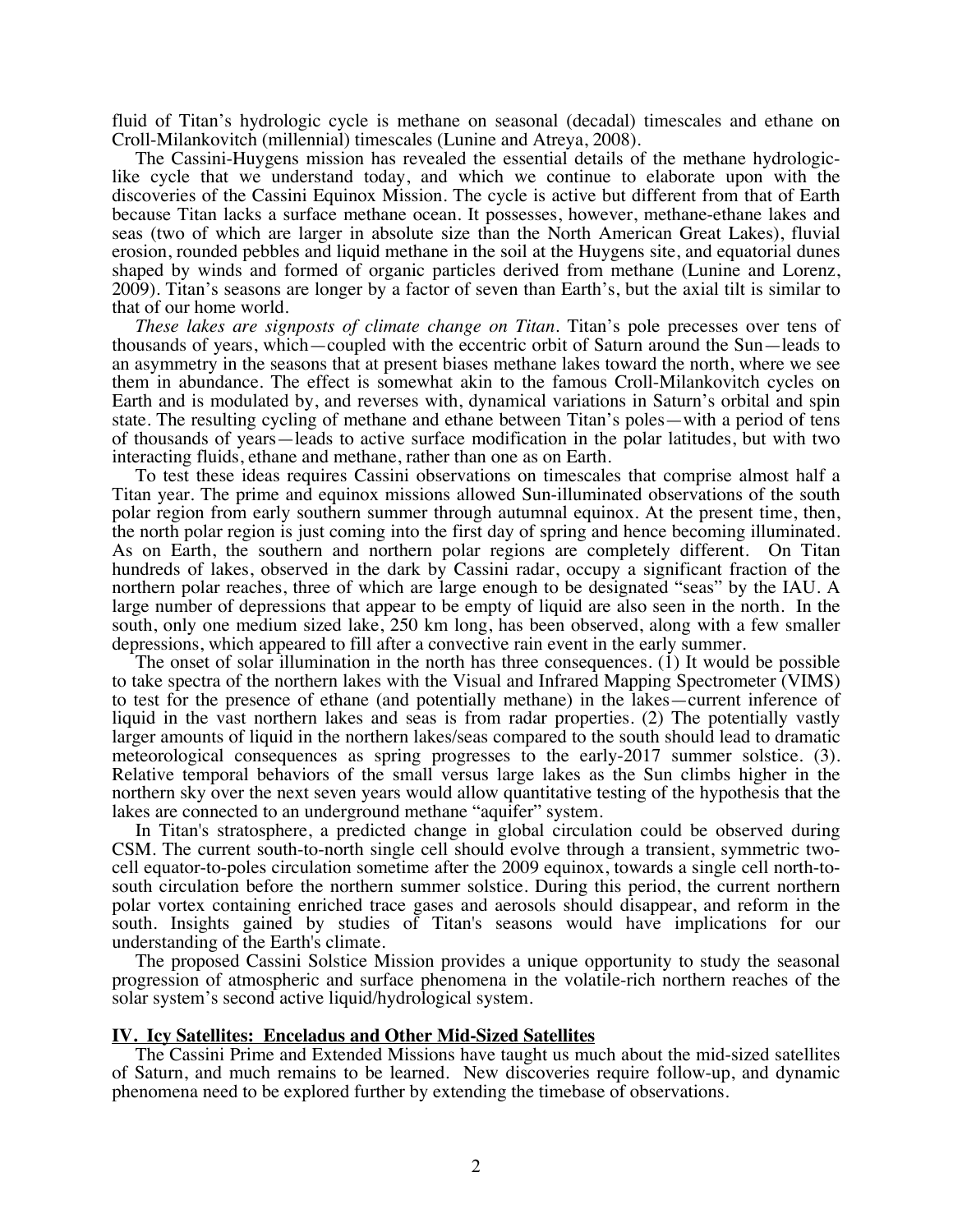Cassini's most dramatic discovery relating to the mid-sized satellites of Saturn has of course been the ongoing endogenic activity of Enceladus, discovered by multiple Cassini instruments in 2005. Two of the highest-priority objectives for future Cassini studies thus relate to Enceladus.

 First, it is important to understand the temporal variability of the activity on timescales from hours to decades. Changes on timescales of hours may reveal orbital modulation of the activity that would illuminate the mechanisms controlling the activity (Hurford et al., 2007), and a continuation of the mission would give many additional opportunities for such studies. Changes on longer timescales would help to answer the question of how typical is the current level of activity (several lines of evidence suggest that the current output of energy and material cannot be sustained long-term, e.g. Meyer and Wisdom (2007)), would constrain the lifetime of individual vents and thus illuminate eruption processes, and would aid in the design of future missions to Enceladus.

 Second, more detailed studies of Enceladus, enabled by the large number and variety of Enceladus flybys that a further extended mission would make possible, may provide much improved understanding of the mechanisms generating the activity, and the implications for the interior, and even the habitability, of Enceladus. These studies include the mapping of Enceladus' gravitational field to probe interior structure, searching for an intrinsic or induced magnetic field, more and deeper plume passages to understand the composition of the gases and dust released from the interior (e.g. Waite et al., 2008), mapping of surface thermal radiation at very high spatial resolution to constrain vent temperatures, and further imaging of the surface and plumes.

 The third high-priority mid-sized satellite objective relates to possible ongoing or geologically recent activity on Dione. Cassini observations of Dione's plasma interaction hint that it may be outgassing material into the magnetosphere, in contrast to Tethys and Rhea, and some remote sensing data suggest that Dione has a particle halo. The surface is also second only to that of Enceladus in geological complexity among the mid-sized satellites, with fresh fractures and other enigmatic geological features (Schenk and Moore 2009). Future flybys could establish whether outgassing is occurring, and would investigate the endogenic geological features with highresolution remote sensing, including searches for signs of current activity, such as plumes or thermal emission.

 Second-level priority objectives for future studies of the mid-sized satellites include investigation of the possible ring of material orbiting Rhea suggested by energetic particle data (Jones et al., 2008), probing of interior structure and degree of differentiation (especially that of Rhea and Dione) using gravity flybys, and additional investigations of the enigmatic dark material on Hyperion.

#### **V. Rings**

 The Cassini Prime and Equinox Mission have significantly altered our views of Saturn's rings. Cassini has made fundamental discoveries, directly addressing the major questions posed at the start of the mission. For instance, the microstructure of the rings has been characterized in three dimensions, at the 10-100 meter lengthscale, by numerous stellar and radio occultations (Colwell et a., 2009). Non-axisymmetric structures permeate all the moderate optical depth rings, which are analogous to the gravitational instabilities suggested to play a role in the early stages of planet formation. Radio occultations have constrained the optical depth and particle size distribution throughout the main rings, showing local variations in the relative abundances of cm- and dm-size particles.

 Moreover, over a hundred spiral density waves have been used to measure the ring mass density directly in regions never before possible. These same density waves have determined the masses of all the close-in ring moons, which, combined with their measured sizes, have shown that they are all rubble piles which are largely accretional (built, perhaps, on a denser central shard of unknown provenance). One new moonlet has been discovered in an empty gap. An entirely new population of 100-500 m size objects, called "propellers" for their characteristic disturbances of nearby ring material, has been found to reside in three main bands in the A ring; some of these seem to be moving radially. The narrow, stranded F ring is a mélange of variation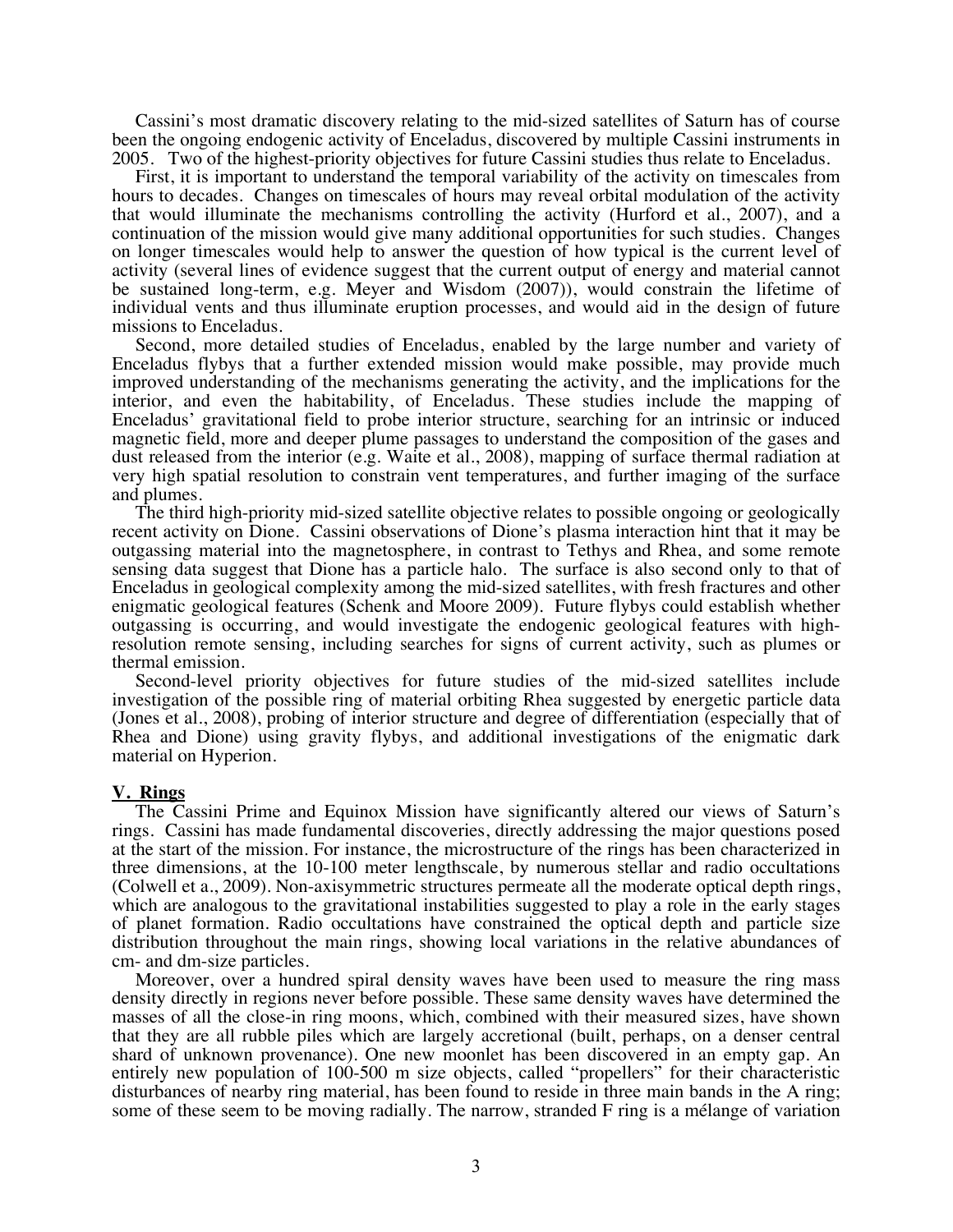on all timescales – days, weeks, years, and decades. Dense clumps of material appear and are then lost; orbits of new objects are hard to connect with orbits of those previously seen.

 The ring composition has been determined to be extremely pure, crystalline, water ice with not a trace of other ices such as  $CO<sub>2</sub>$ , NH<sub>3</sub>, or CH<sub>4</sub>. The reddish tinge of the rings at short visual wavelengths remains unexplained, as no other diagnostic spectral features have yet been found, but its radial variation correlates with water ice band depth suggesting the reddish material is intimately tied to the water ice component. Other more subtle spectral variations suggest other constituents with different radial distributions (Cuzzi et al, 2009). Regarding electromagnetic interactions of rings and their environment, the seasonal variation of spokes has been confirmed.

 The focus of the proposed Cassini Solstice Mission studies of rings is on seasonal and temporal variations in ring structure, and on selected campaigns to follow up on the most important new discoveries and unanswered questions. The seasonal and temporal measurements would make use of new tour geometries, and the varying ring opening angle as seen from Earth, to constrain microstructure in thick and thin rings (which have different amounts of self-gravity wake structure). A fundamental campaign is determination of the ring age, which is largely constrained by extrinsic meteoroid pollution and thus requires two separate measurements: a direct measurement of ring mass (which remains uncertain in the most dense central regions) and a (slightly indirect) measurement of incoming meteoroid mass flux. The first would be accomplished by gravity tracking of the spacecraft in the late Proximal orbits with periapse inside the main rings (see secton VIII), and the second by several close flybys of inactive icy moons, to measure their haloes of ejected dust.

 Another extremely high priority objective is the still-unanswered question of whether as-yet unseen small moonlets maintain the nine or so still empty gaps; optimal geometries and in-depth observations would be devoted to this critical goal. Moreover, targeted spectroscopic observations would be conducted of ring regions where compositional variations have been glimpsed, but so far at inadequate spatial resolution. Dedicated observations would track the oddly evolving "propellers" to see if they provide good analogs for "Type-1" migration of planetary cores in protoplanetary nebulae. The varying F ring would be tracked for occasional large collisions (seen from HST but not yet from Cassini) and other possible surprises.

 The proposed Cassini Solstice Mission offers a unique opportunity to study both long and short-term temporal variations within the rings, to follow up on new discoveries, to measure the ring mass, and to explore the rings at unprecedented resolution during the Proximal orbits.

## **VI. Saturn**

 Seasonal change on Saturn is amplified by the rings, which shield the winter hemisphere from sunlight. An important objective of the Cassini CSM is to complete the documentation of these changes over one-half the Saturn year, from southern to northern summer. An equally important objective is to address the new questions that arose during the Prime Mission. The examples below are generally organized from the inside of the planet to the top of its atmosphere.

 The axisymmetry of Saturn's magnetic field complicates the determination of Saturn's internal rate of rotation. The best opportunity to detect any small departures from axisymmetry would come at the end of the CSM when the spacecraft flies inside the D ring, skimming the planet's atmosphere on a highly inclined orbit (see secton VIII). These close-in orbits are ideal as well for probing the higher-order gravity harmonics, which are the key to estimating the planet's internal structure, core mass, and internal rate of rotation.

 A separate question is whether or not the winds change with the seasons at cloud-top levels. Comparison of Voyager, Hubble, and early Cassini observations suggests that they do change, but the result is complicated by possible changes in cloud heights. With its superior coverage and instrumentation, Cassini can answer this question during the CSM by employing new ways of peering into the deep atmosphere using images of thermal emission at 5  $\mu$ m and 2 cm wavelengths. These images show greater contrast and more features than are seen in visible light.

 The helium to hydrogen ratio has proved difficult to measure using traditional occultation techniques. The CSM provides the opportunity to settle this issue using new methods and better data. The new method involves using stellar occultations instead of radio occultations to get *T/m*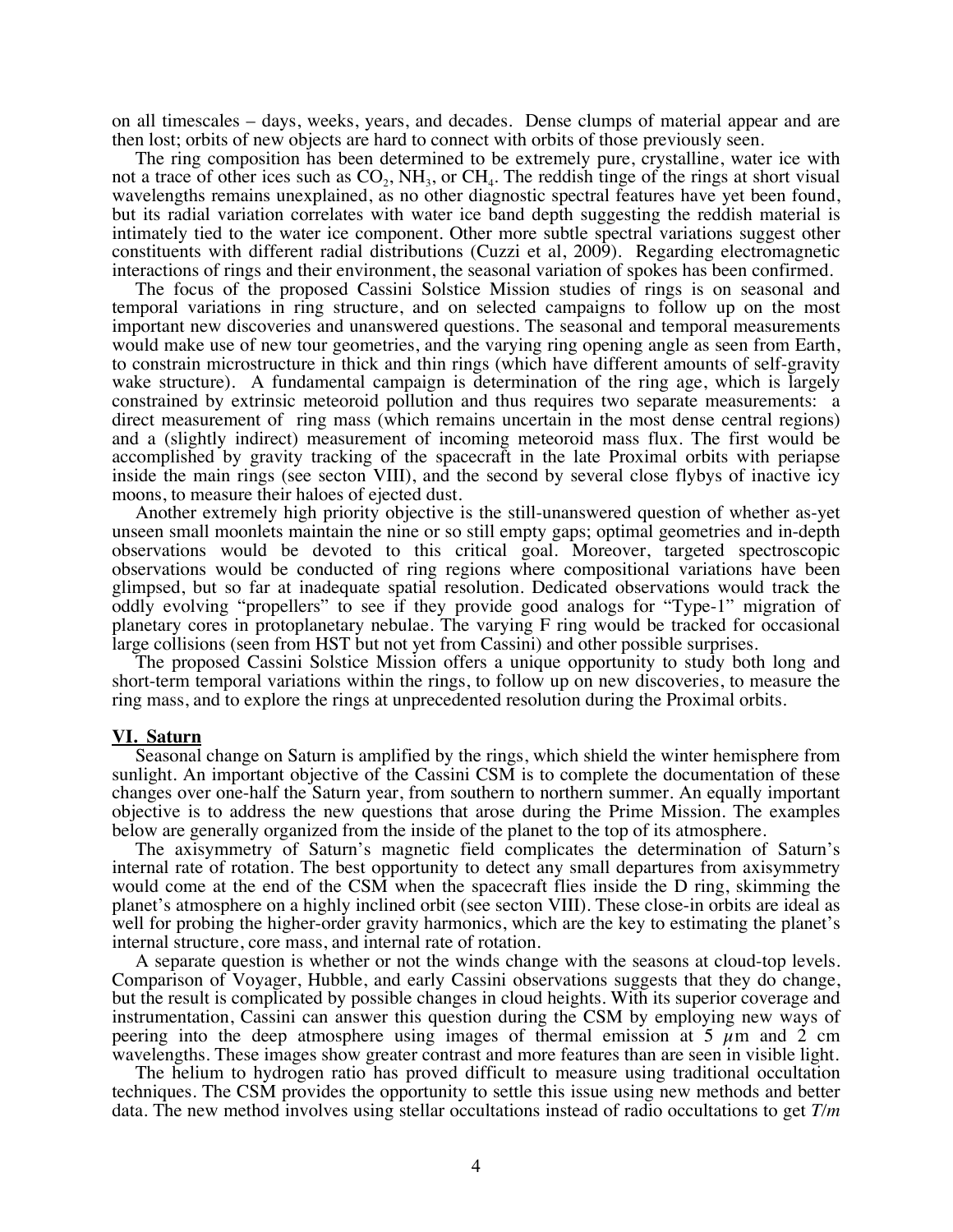and infrared spectra to get *T*. The molecular mass *m* then determines the He/H<sub>2</sub> ratio.

 Both acetylene and ethane are products of methane photodissociation, but acetylene has a shorter chemical lifetime than ethane. Comparing their distributions with latitude and season helps separate the seasonal effects from the effects of the circulation and upwelling. Seasonal changes in temperatures, composition, and auroral emissions are clues to how the upper atmosphere works.

 By matching the radio signals of lightning with storms seen in visible images, Cassini has identified the lightning sources and has shown that they are rare (Dyudina *et al.,* 2007). Lightning storms occur on average about once per year, and thus far have always been associated with a westward current at 35 degrees south latitude. Little or no evidence for equatorial lightning has been observed. The CSM would enable studies of seasonal trends in rates of lightning activity.

 Both poles contained surprises for Cassini. The giant hexagon centered on the north pole is a cloud pattern that has persisted since the Voyager era (Fletcher *et al.,* 2008). The south pole contains a hot spot resembling the eye of a hurricane whose eyewall clouds tower 70 km above the central cloud or three times the height of eyewall clouds on Earth. The equator showed oscillations of the eastward wind with altitude that are coupled to temperature oscillations detected from Earth (Fouchet *et al.,* 2008). They resemble the oscillations in the Earth's equatorial stratosphere known as the QBO. All of these new phenomena would be studied further in the CSM.

## **VII. Magnetospheres**

 Observations from the Cassini Prime and Equinox Mission have answered questions and opened new ones regarding the periodicities observed in Saturn kilometric radio emission (SKR) and the relation to the rotation rate of the deep interior. It was thought that the SKR was related to a non-axial component of the magnetic field that rotated with the interior, and drove the observed periodicities, however, a non-axial component has not yet been found. The radio period has been observed to slowly change over time and certainly cannot reflect a change in the actual rotation period of the planet. Instead, the drift in period may be attributed to "slippage" of the magnetosphere of Saturn relative to its interior. Periodicities at or near a common rotation period of  $\sim$ 10.8 hours are ubiquitous in Saturn's magnetosphere. This makes the modulation particularly mysterious, and has generated a variety of suggestions for its cause that would be investigated. A second period near 10.6 hours has been recently observed in the radio emission, and the longer and shorter periods are associated with the southern and northern hemispheres, respectively. The CSM would enable us to determine whether the periods vary seasonally or if some other asymmetry in the system is responsible for this very curious effect.

 A fundamental issue of magnetospheric physics is the sources of the plasma that populate the magnetosphere (Mauk et al., 2009). Unlike Earth and Jupiter, neutrals dominate Saturn's magnetosphere. At Saturn, possible plasma sources are the solar wind, Saturn's ionosphere, Titan, the rings, and the icy satellites. A significant discovery of the Cassini mission was Enceladus' role as a source, presumably via relatively slow, ongoing ionization of the neutral torus. During the upcoming CSM we plan to examine how Enceladus' gas production, plume composition and dust to gas ratio (a measure of conditions within the vents) change with solar cycle or season and how the magnetosphere reacts to those changes. The variability in composition of the neutral gas from plume to plume can be examined for evidence of individual reservoirs or a global ocean.

 Another discovery by Cassini is that the magnetospheric convection pattern of Saturn falls somewhere between that of Earth and Jupiter (Gombosi et al., 2009). Earth is a slow rotator with a relatively small internal mass source and its magnetosphere is primarily dominated by the solar wind. The resulting magnetospheric convection is referred to as the "Dungey cycle". Jupiter is a fast rotator with a strong surface magnetic field and a significant plasma source (Io) deep inside the magnetosphere, hence, internal processes compete with the solar influence. Plasma flow at Jupiter is dominated by the "Vasyliunas cycle." Saturn falls somewhere in between, simultaneously exhibiting both a Dungey cycle and a Vasyliunas cycle. This makes the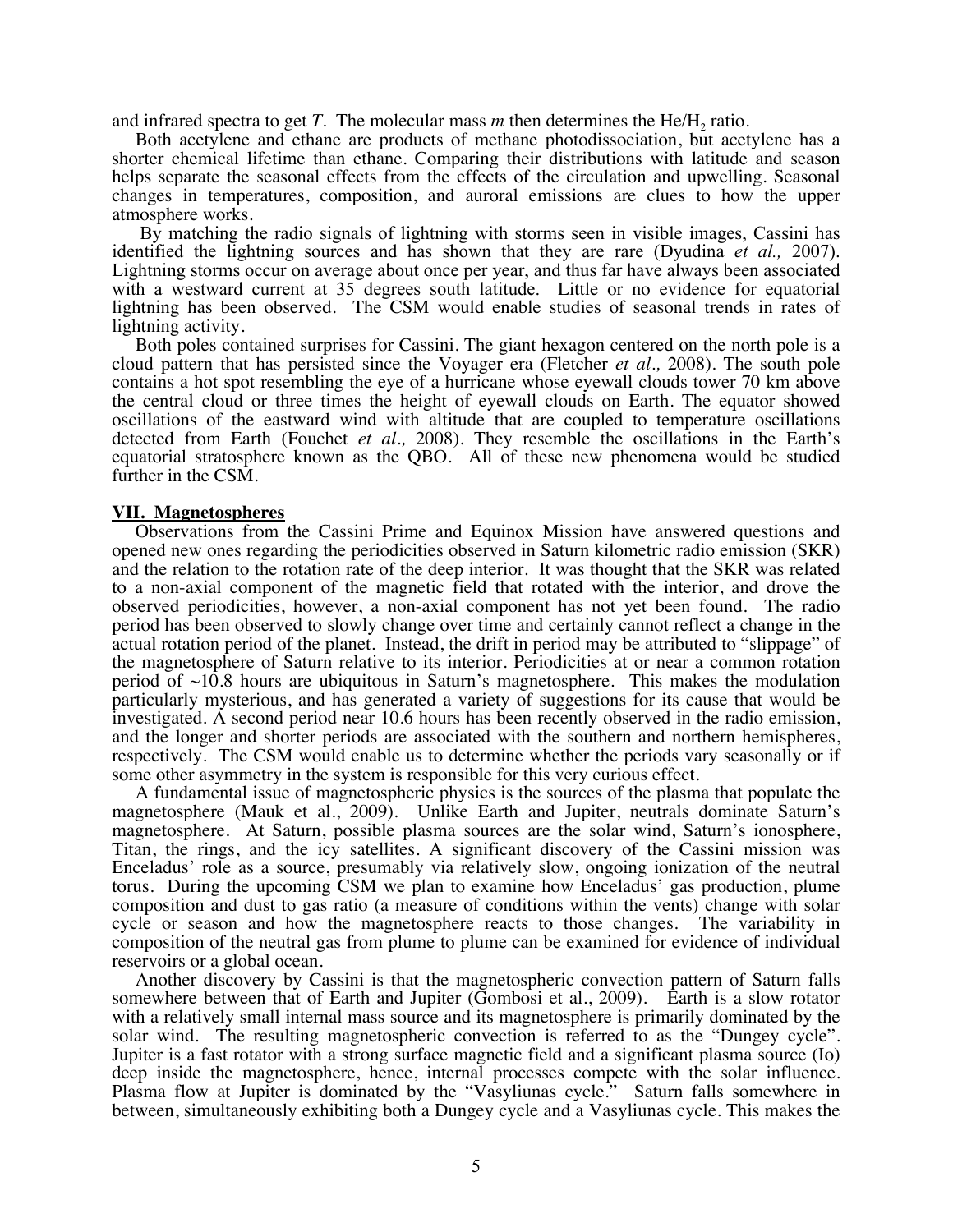Kronian magnetosphere even more fascinating and complex than those of Earth and Jupiter. Key questions to be addressed during the Solstice mission are: what controls the interplay between the Dungey and Vasyliunas cycles, and how does this vary over the solar cycle?

 Cassini has completed several orbits through Saturn's magnetotail and has obtained evidence for magnetic reconnection (and subsequent particle acceleration) similar to Earth and Jupiter (Mitchell et al., 2009). Plasmoids, characterized by an oxygen-rich composition (similar to the inner magnetosphere), and a strongly tailward, subcorotational flow, have been identified. The association of plasmoid reconnections and substorms at Earth suggests that magnetotail dynamics at Saturn may be internally driven by the planet's rotation rather than by solar wind interactions as at Earth. Periodicities near the magnetospheric rotation rate observed in Saturn's magnetotail also imply it is driven internally by planetary rotation rather than externally by solar wind interaction. Saturn's magnetic axis is not tilted, however, so the magnetotail periodicities must arise by some unknown mechanism. There is clear evidence of strong perturbations of the magnetosphere driven by the interaction of high pressure regions in the solar wind called corotating interaction regions with Saturn's magnetosphere. Their effects are seen in brightening and the pole ward expansion of Sat

Several key questions remain regarding Saturn's aurora (Kurth et al., 2009). Observations of emission of energetic neutral atoms from the ring current reveal the presence of an acceleration region in the equatorial plane that rotates in step with the bright auroral UV emission. An electric current mapping along Saturn's magnetic field connects the ring current enhancement with the ionosphere and stimulates the UV emission. CSM would look for evidence of currents connecting the ionosphere and magnetopause and for solar wind control of the aurora.

### **VIII. Proximal Science**

 The final 42 orbits of the CSM would offer unique opportunities for new discoveries and groundbreaking science as well as further prospects to observe seasonal and temporal change. This Proximal orbit phase, proceeded by several orbits passing close to Saturn's F ring, is similar in many ways to the Juno mission at Jupiter. This phase would end with the spacecraft ultimately vaporizing in Saturn's atmosphere in accord with anticipated planetary protection requirements.

 These orbits enable unique science, including: determination of Saturn's internal structure, the higher order moments for both the gravity and magnetic fields, and possibly the internal rotation rate for Saturn; measurement of Saturn's ring mass, currently uncertain by about an order of magnitude; in situ measurements of Saturn's ionosphere, innermost radiation belts, and D ring, and possibly in situ measurements of Saturn's auroral acceleration region; highest resolution studies of the main rings; and high resolution Saturn atmospheric studies. The Cassini magnetometer would determine the higher order coefficients of the magnetic field to degree 6, which may allow a determination of the depth of Saturn's metallic core. Using data from six gravity passes, Saturn zonal gravity harmonics would be estimated up to degree 10 with an accuracy of  $< 10^{-8}$ , at least two orders of magnitude less than current model values for J10.

 This mission phase would consist of 42 short period orbits from Nov. 2016 to Sept. 2017. Twenty orbits would have periapses just outside the F ring. This geometry sets up Cassini for the final jump to the Proximal orbits, with periapse just inside the D ring. The F ring orbits are scientifically rich, including high resolution observations of Saturn's F and A rings, Earth and solar occultations of the rings, and auroral field line crossings inside 4 Saturn radii.

 At least 22 orbits would have periapses in the 3,000-km clear region between the inner edge of the D ring, potentially containing an innermost radiation belt, and Saturn's upper atmosphere. These orbits have a critical inclination of 63.4° to prevent orbit rotation due to Saturn's oblateness. The periapsis orientation would be near noon local solar time to permit continuous DSN tracking of the spacecraft for gravity mapping measurements as well as low phase, high resolution imaging of the main rings. Periapse would be below the ring plane (south side of the rings) producing Earth occultations and solar occultations of the planet and main rings. The approach to periapsis would be over the northern hemisphere for observations of the sunlit rings inbound. Outbound trajectories would provide excellent views of Saturn's southern auroras.